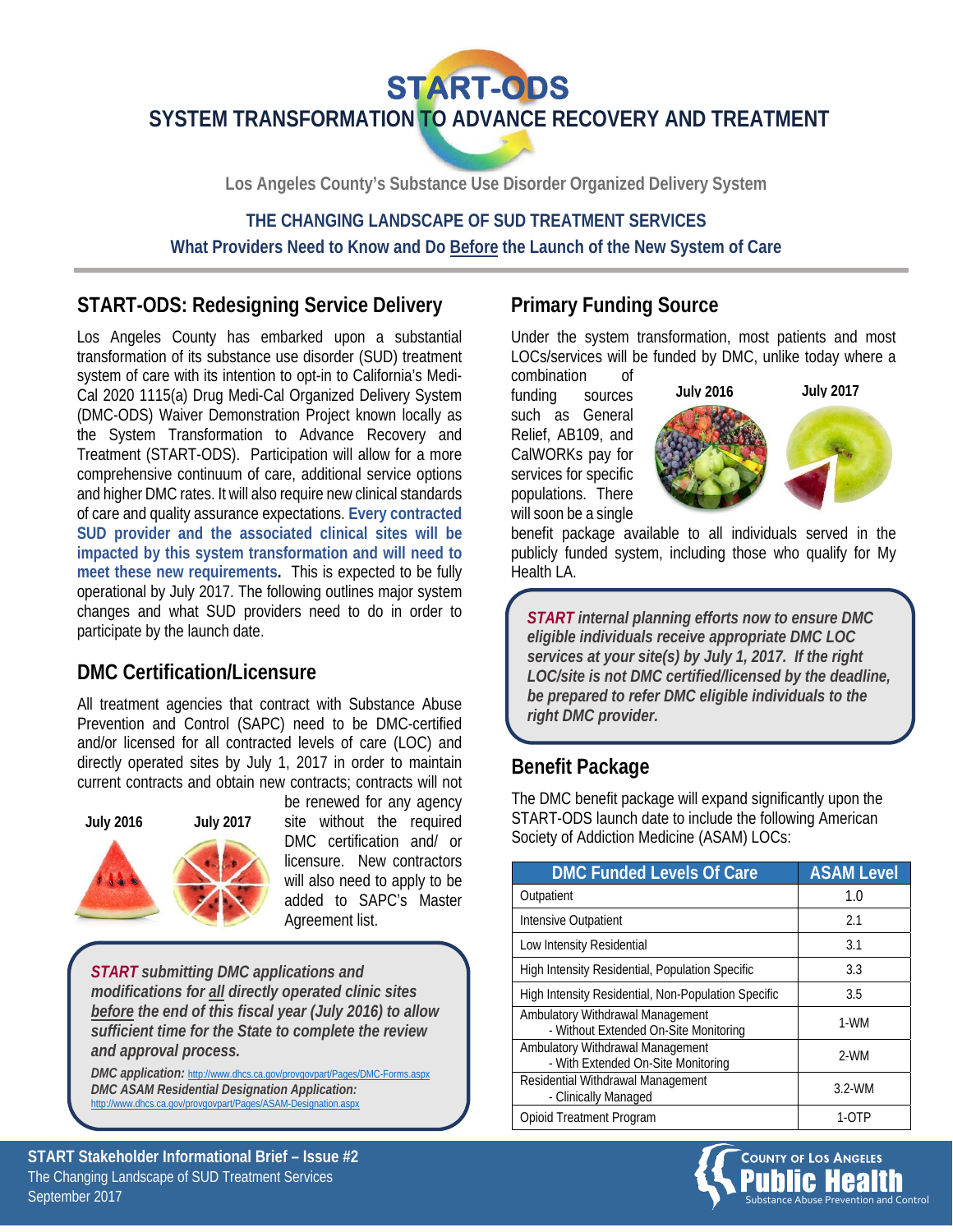ASAM LOCs available outside the DMC covered benefit (e.g., health plan, hospitals) include the following:

| <b>Non-DMC Funded Levels Of Care</b>              | <b>ASAM Level</b> |
|---------------------------------------------------|-------------------|
| Early Intervention                                | 0.5               |
| Partial Hospitalization                           | 2.5               |
| Intensive Inpatient Services, Medically Monitored | 3.7               |
| Intensive Inpatient Services, Medically Managed   | 4.0               |
| Inpatient Withdrawal Management                   | 4-WM              |

*START expanding services to include other DMC LOCs that align with existing services (e.g., add the intensive outpatient service option to existing outpatient service sites) or expanding the agency's continuum of care by adding new DMC LOCs. Any agency can expand the type of LOCs and number of locations if properly certified/licensed by the State and with the appropriate SAPC contract.* 

# **Eligibility Determination**

California opted to expand Medi-Cal eligibility under the Affordable Care Act to include single, non-elderly adults with or without dependent children and incomes up to 138 percent of the Federal Poverty Level (FPL), and children under 19 regardless of immigration status if other eligibility requirements are met. This eligibility expansion adds to previously eligible groups such as children in households with income up to 266 percent of the FPL, pregnant women with incomes up to 213 percent of the FPL, and seniors and people with disabilities up to 126 percent of the FPL. All Medi-Cal beneficiaries are eligible for DMC, if determined medically necessary by a qualified physician.

*START assessing how many current patients qualify for Medi-Cal to determine the impact on admissions if DMC certification/licensure is not obtained by the deadline. Explore how your agency can be a resource in helping eligible patients apply for Medi-Cal.*

# **Screening and Referrals**

Individuals will be able to enter the SUD treatment system either through the new Beneficiary Access Line (to be developed) or directly at the provider site. Regardless of entry point, the provisional LOC for adults will be determined using the SAPC developed Brief Triage Assessment tool whereas, minors will be referred first to outpatient sites for assessment and referral when appropriate. During the initial contact,

individuals will also be informed about the amount, duration and scope of services available under Los Angeles County's (LAC) benefit package in enough detail that the individual understands their entitled benefits.

An appointment for a full ASAM assessment will be made with the selected SUD network provider within three business days. The face-to-face or telehealth assessment appointment is expected to be conducted within 15 business days from the Brief Triage Assessment date (adults) or referral (youth).

*START assessing whether your agency can achieve the appointment and assessment/intake deadlines and take steps to improve timely access if needed. Have appropriate staff familiarize themselves with the Brief Triage Assessment tool (adults only), available at:*  [http://publichealth.lacounty.gov/sapc/NetworkProviders/ClinicalForms/TS/](http://publichealth.lacounty.gov/sapc/NetworkProviders/ClinicalForms/TS/ScreeningAdultsPaperVersion62717.docx) ScreeningAdultsPaperVersion62717.docx

# **Medical Necessity Determination/Assessment**

Under START-ODS, a Medical Director, licensed physician, or Licensed Practitioner of the Healing Arts (LPHA) will perform the initial medical necessity determination through a face-toface review or via telehealth. After establishing a diagnosis, the ASAM Criteria will be applied to determine placement into the appropriate LOC. Qualification for services occurs every six months for all services except OTP which occurs annually, through the reauthorization process.

#### **Who is Considered an LPHA?**

Licensed Practitioner of the Healing Arts includes Physicians, Nurse Practitioners, Physician Assistants, Registered Nurses, Registered Pharmacists, Licensed Clinical Psychologists (LCP), Licensed Clinical Social Workers (LCSW), Licensed Professional Clinical Counselors (LPCC), and Licensed Marriage and Family Therapists (LMFT) and licensed-eligible practitioners working under the supervision of licensed clinicians.

To receive medically necessary SUD treatment services, beneficiaries need to meet the following criteria:

 One diagnosis from the Diagnostic and Statistical Manual of Mental Disorders (DSM-5) for Substance-Related and Addictive Disorders (excluding Tobacco-Related and Non-Substance-Related Disorders); or be less than 21 years of age and assessed to be at risk for developing an SUD (to be later defined) per the Early Periodic Screening, Diagnostic and Treatment (EPSDT) mandate that allows receipt of all appropriate and

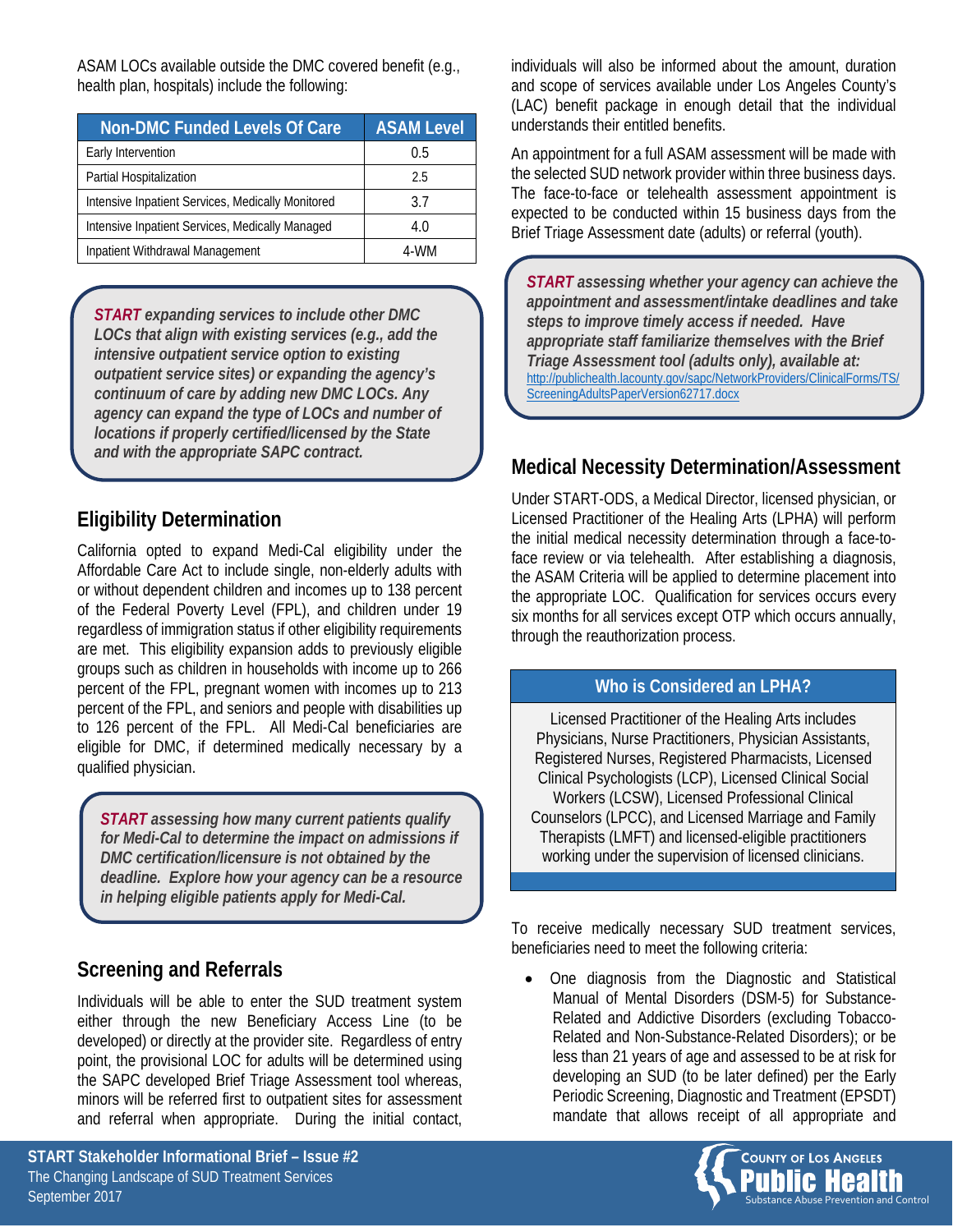medically necessary services needed to correct and ameliorate health conditions that are coverable under section 1905(a) Medicaid authority.

- Need to meet the ASAM Criteria definition of medical necessity for services.
- If an individual qualifies for DMC, eligibility needs to be verified by the SUD provider and approved by the County before payment for services.

In order to establish/confirm the appropriate LOC placement, providers need to conduct a more intensive biopsychosocial clinical assessment using a standardized tool based on the ASAM Criteria, options include: ASAM Continuum Software (ASAM-CS), SAPC developed ASAM-based tool, or an agency developed ASAM-based tool that is pre-approved by SAPC.

Beginning in July 2017, the target for the assessment and intake appointment will be five business days from the screening/referral for outpatient services and 10 business days for residential LOCs. By July 2018, the target will be five business days for all LOCs.

*START the hiring process for a Medical Director if your agency does not already have one. Investigate if and how to integrate other LPHA staff into the staffing structure. Explore whether LPHAs should be hired full-time or shared with other agencies.*

*START deciding what ASAM assessment tool to use. Explore the feasibility of using ASAM-CS and/or have LPHA staff familiarize themselves with SAPC's Full ASAM Assessment (adults) available at: [http://publichealth.lacounty.gov/sapc/NetworkProviders/ClinicalForms](http://publichealth.lacounty.gov/sapc/NetworkProviders/ClinicalForms/TS/AssessmentToolAdultsPaperVersion.pdf) /TS/AssessmentToolAdultsPaperVersion.pdf*

# **Prior Authorization and Reauthorization**

Prior County authorization is required for residential services. When the Brief Triage Assessment and/or the full ASAM assessment indicates that placement in a residential treatment program (ASAM level 3.1, 3.3, 3.5) is needed, the selected provider will submit a pre-authorization request to SAPC's Office of the Medical Director and Science Officer, which will conduct a pre-authorization review, and then approve or deny the request within 24 hours of receiving the request. If relapse risk is deemed to be significant without immediate placement in residential care, a County-operated or community-based residential treatment provider may admit an individual prior to receiving residential authorization, with the understanding that authorization denials will result in financial loss (e.g., not billable to other state and federal sources) whereas authorization approvals will be retroactively reimbursed to the date of admission.

Restrictions on residential services are as follows:

- Adults: Residential services may be authorized for up to 90 days in one continuous period. Reimbursement will be limited to two non-continuous regimens for adults in any one-year period (365 days). One extension of up to 30 days beyond the maximum length of stay of 90 days may be authorized for one continuous length of stay in a oneyear period (365 days).
- Youth/Minors: Residential services may be authorized for up to 30 days in one continuous period. Reimbursement will be limited to two non-continuous 30-day regimens in any one-year period (365 days). One extension of up to 30 days beyond the maximum length of stay may be authorized for one continuous length of stay in a one-year period (365 days).
- Perinatal: Residential services stay may continue up to the length of the pregnancy and postpartum period (60 days after the pregnancy ends).
- Criminal Justice: Residential services may be extended beyond the above listed limits (e.g., up to 6 months) if assessed for need and if using non-DMC funds.

In LAC, reauthorization is required after 60-calendar days for adults and 30-calendar days for youth to assess for appropriate LOC utilization. Requests for continuation of residential services need to be submitted at least seven calendar days in advance of the end date of current authorization.

Pre-authorization by the County is not required for admission into other ASAM LOCs, though it will be required for Medication-Assisted Treatment for those under age 18.

*START determining how your residential services program design may need to change given length of stay limits and preauthorization requirements. Update program documents and conduct staff trainings based on any changes.*

# **Treatment Plan and Updates**

Patient-centered care is critical and requires that patients be provided the opportunity to actively shape their treatment plans. In LAC, the initial treatment plan will be conducted at intake with *reviews* for adults and youth occurring at least every 30 days and treatment plan *updates* at least every 90 days in outpatient, intensive outpatient, and opioid treatment program settings. For residential settings, treatment plan *updates* will occur at least every 30 days, with treatment plan *reviews* occurring as needed and appropriate.